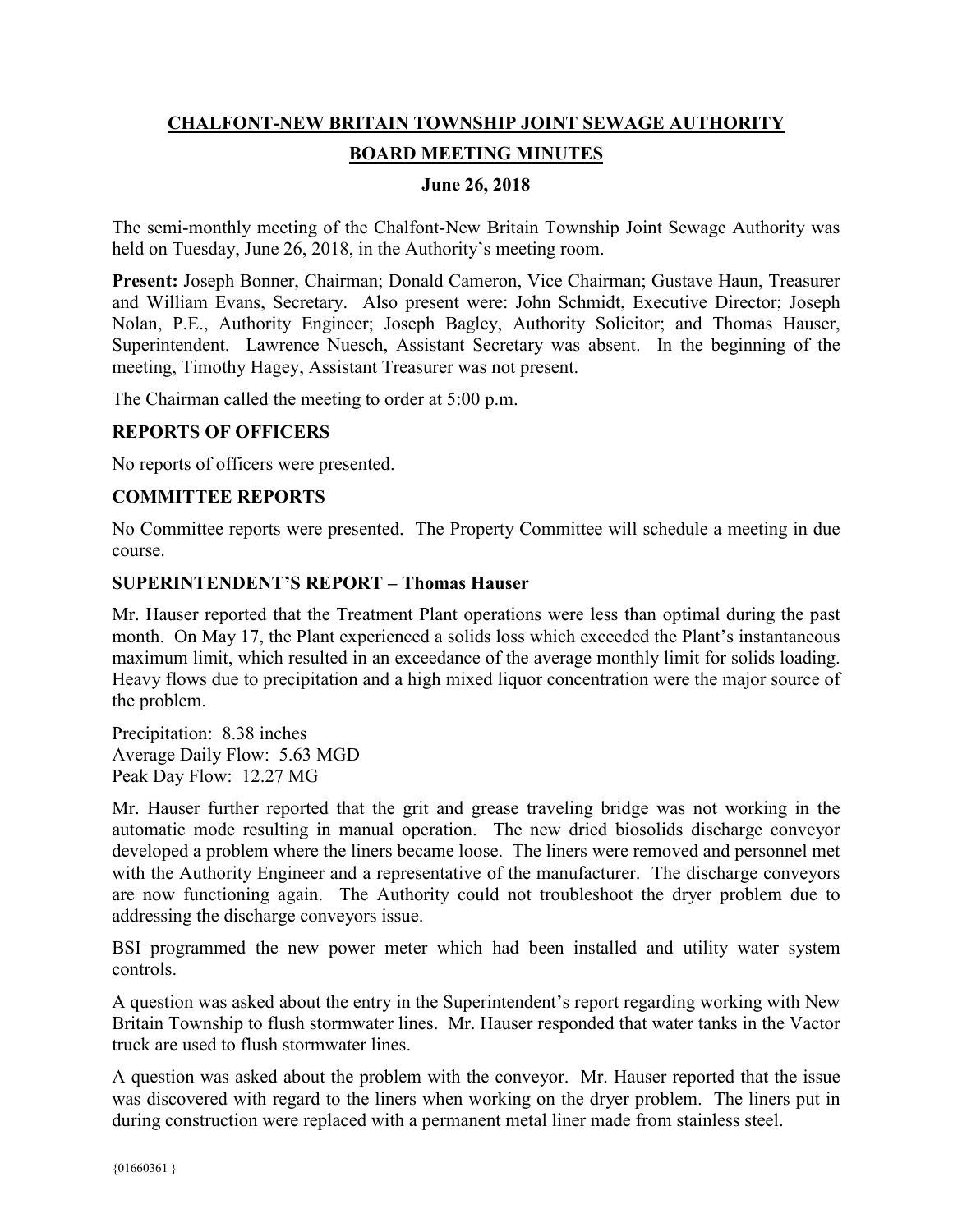Mr. Hagey entered the meeting at this point.

There was an extensive discussion regarding the shaft-less screw conveyor and the liner issue.

# **EXECUTIVE DIRECTOR'S REPORT – John E. Schmidt**

Mr. Schmidt reported on the issue regarding the clogged lateral on West Hillcrest Avenue. The homeowner has not been able to obtain a breakdown of costs from Roto Rooter for an approximately \$4209 bill. As discussed at a prior meeting, the bill included the installation of a water heater. There was a discussion regarding approximating the deduction of costs for the amount for the installation of the water heater.

**MOTION:** It was moved by Mr. Hagey and **SECONDED** by Mr. Evans to reimburse the homeowner at 48 West Hillcrest Avenue \$3,209.00. The Motion was unanimously adopted.

Mr. Schmidt discussed the continuing need for fuel oil. Mr. Schmidt presented the winning bid obtained by the Bucks County Consortium for No. 2 fuel oil. The winning bidder was Petroleum Traders.

**MOTION:** It was moved by Mr. Hagey and **SECONDED** by Mr. Cameron to approve the Consortium Bid by Petroleum Traders for No. 2 fuel oil. The Motion was unanimously adopted.

Mr. Schmidt reported that he made a conditional offer of employment to a maintenance mechanic with 15 years experience with the usual pre-employment conditions.

Mr. Schmidt reported that some of the items in the budget are changing, for example, insurance is going down from the original estimate because the renewal has shown the premium with a slight downturn (commercial general liability insurance).

Mr. Schmidt reported that minutes of the June 12 meeting were distributed. There were no suggested changes to the June 12 minutes.

Mr. Schmidt announced that he will miss the July 10 meeting due to vacation.

# **ENGINEER'S REPORT – Joseph Nolan, P.E.**

Mr. Nolan reported that the final punch list for Phase III is winding down. The landscape subcontractor's work is almost completed. Site restoration is nearing completion. The remaining items of the punch list are mostly paperwork.

Mr. Nolan reported that he met with Mr. Schmidt and Mr. Hauser regarding overall paving of the Plant. The final amount and the type of work has been determined. Mr. Nolan advised that the bids will be opened on August 8. A general discussion about the proposed paving ensued.

# **SOLICITOR'S REPORT – Joseph Bagley, Esquire**

Mr. Bagley mentioned that a release will be obtained from the owner of 48 West Hillcrest Avenue.

Mr. Bagley advised that certain owners along Cedar Hill Road are delinquent in their payments under the Installment Payment Agreement for Tapping Fees entered into with the Authority back in 2011. Correspondence was sent to the property owners in May with no response received and new correspondence will be going out to the property owners next week once a third payment deadline has passed. Mr. Bagley anticipates that he will be requesting authorization to file suit